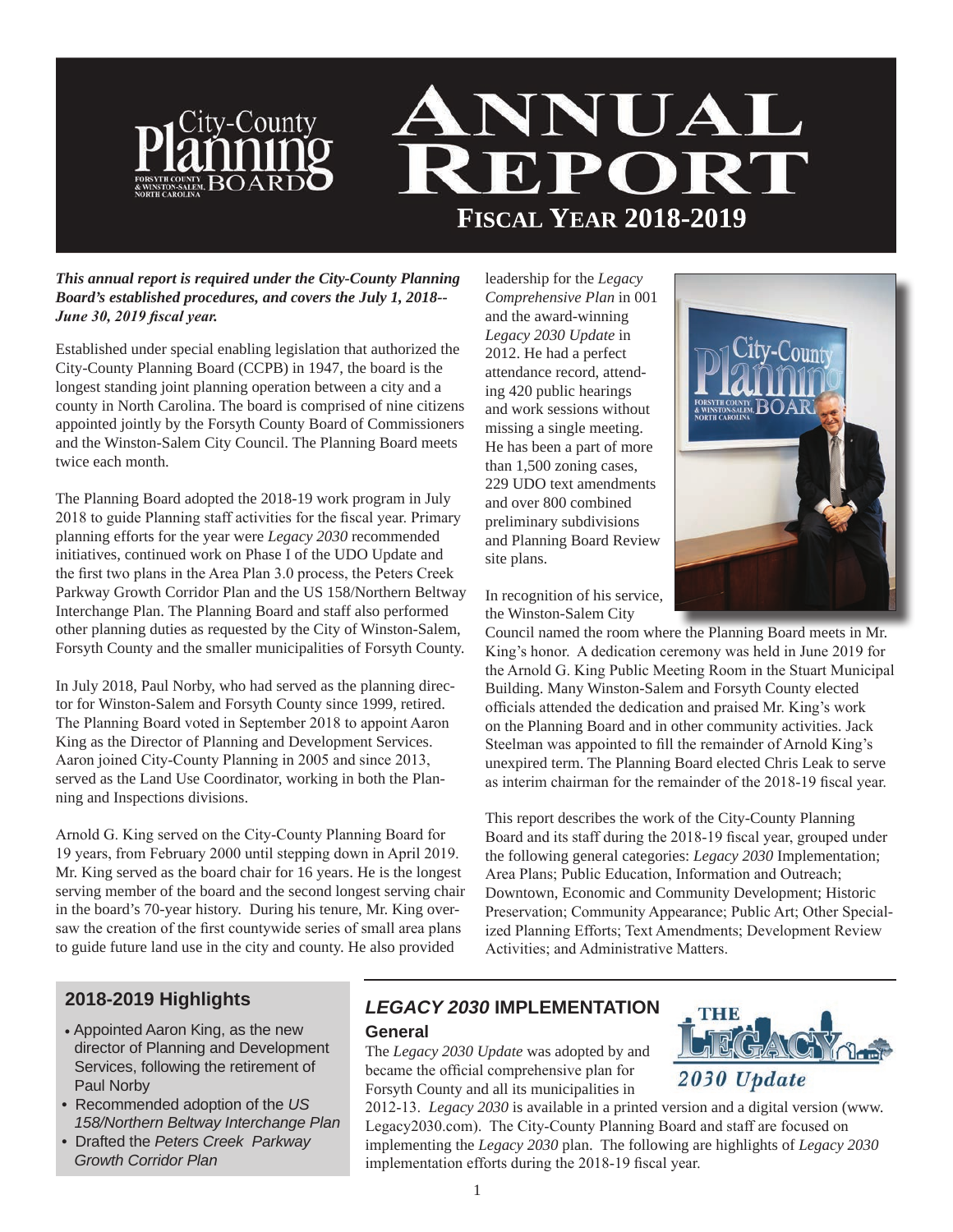### **UDO Update – Phase I and II**

Efforts continued related to the first phase of updating the *Unified Development Ordinances* (UDO) to improve user-friendliness and modernity. The consultant hired in 2017 presented a code assessment to the Planning Board in November 2018. The Board accepted the assessment and the consultant spent the remainder of the fiscal year reorganizing text in the existing UDO in accordance with the code assessment recommendations. Staff anticipates review and adoption of the reorganized UDO by the end calendar year 2019. Phase II of the UDO update initiative, adding uniform graphics and improving the UDO's web experience, will be undertaken in 2019-20 fiscal year.

# **Lighting Standards**

Several *Legacy 2030* policies and action items recommend limiting the effects of lighting on residential uses. To further these goals, Planning staff presented a report in 2017 recommending amending the UDO to create lighting standards that address the problems of light trespass and glare. Planning staff and stakeholders worked for more than a year to develop the text amendment, which addresses light trespass onto residential property and the public right-of-way. It applies to most new nonresidential development and includes specialized standards for recreation uses, such as stadiums and ball fields, as these uses can be particularly impactful in established neighborhoods. The Planning Board recommended the text amendment in July 2018 and it was adopted by City Council and Board of County Commissioners in early 2019.

# **Business/Industrial Park Opportunity Area Study Update**

In early 2019, staff updated the 2007 Forsyth County business/ industrial opportunity areas study to identify the best sites for future industrial development. Staff found that the supply of business/ industrial park opportunity areas has decreased by 38% since 1990, due primarily from encroachment by residential development. In the report presented to the Planning Board, staff identified twenty areas for future business/industrial parks, primarily along US 52 or I-74 in northern, southeastern, and southern Forsyth County, and provided a table detailing each site's development readiness.

# **Package Treatment Plants in Rural Areas Report**

Based on *Legacy Update* recommendations, staff researched whether the use of package treatment plants should still be limited in rural areas of Forsyth County. Recent advances in package plant technology and operations practices have reduced adverse environmental impacts. All local package plants are permitted and reviewed by the NC Department of Environmental Quality and are subject to stringent reporting requirements. The facilities are also fairly expensive to build and operate. As a result, there are few package plants in Forsyth County. The report concluded that Forsyth County should continue to allow package plants locally, but subdivisions in rural areas with package plants should not be rezoned to a district more dense than RS-20 to preserve rural character.

### **Affordable Housing Downtown Report**

Staff presented a report to the Planning Board that examined

affordable housing in Downtown Winston-Salem in spring 2019. The report detailed existing affordable units in and near Downtown, summarized strategies taken by other communities to promote affordable housing, reviewed existing local reports and efforts to increase affordable housing in Winston-Salem, and proposed recommendations for action. The recommendations included increasing overall housing supply, encouraging housing near transit, eliminating parking requirements, supporting the development of Community Land Trusts, and supporting public/ private partnerships to create more affordable housing.

## **Partnerships to Attract Critical Businesses**

Staff initiated conversations with City and County departments tasked with economic development and neighborhood improvement to determine how Planning staff could help in attracting critical businesses to neighborhoods. As a result of these discussions, staff will collaborate with the City's Business Inclusion and Advancement Department in the coming year to define what critical businesses are for future targeted economic development programs and incentives. Staff will also partner with the Community Development Department to identify neighborhoods that will be targeted for improvement and revitalization efforts.

# **Residential Infill Design Examples**



To assist citizens and developers who are considering infill sites, staff developed a document showing drawings of residential infill design examples which are responsive to their neighborhood context. The report outlines general information about infill design standards, illustrates key elements of good site design including building orientation, setback and

parking location, and gives visual examples of the components of successful infill design for various housing types.

# **Neighborhood Improvement Without Gentrification Report**

Staff presented a report to the Planning Board on ways cities can make improvements to neighborhoods without causing gentrification in June 2019. Gentrification occurs when low-income residents of a neighborhood are displaced by middle- or high-income residents. The report recommendations, monitoring neighborhood change locally, engaging with citizens through the City's new CORE Program, and meeting with other cities to discuss lessons learned, are included on the 2019-20 work program.

# **City-Owned Property Development Suitability Analysis**

Planning staff analyzed the suitability of 668 City-owned properties for development for affordable housing. Each site's suitability was ranked as "Recommended," "Recommended Site with Conditions," "Not Suitable," or "On hold" for other City projects. An atlas and database was created for the 162 sites (24% of the total) ranked as "Recommended" or "Recommended Site with Conditions" to be used as part of new City of Winston-Salem affordable housing initiatives.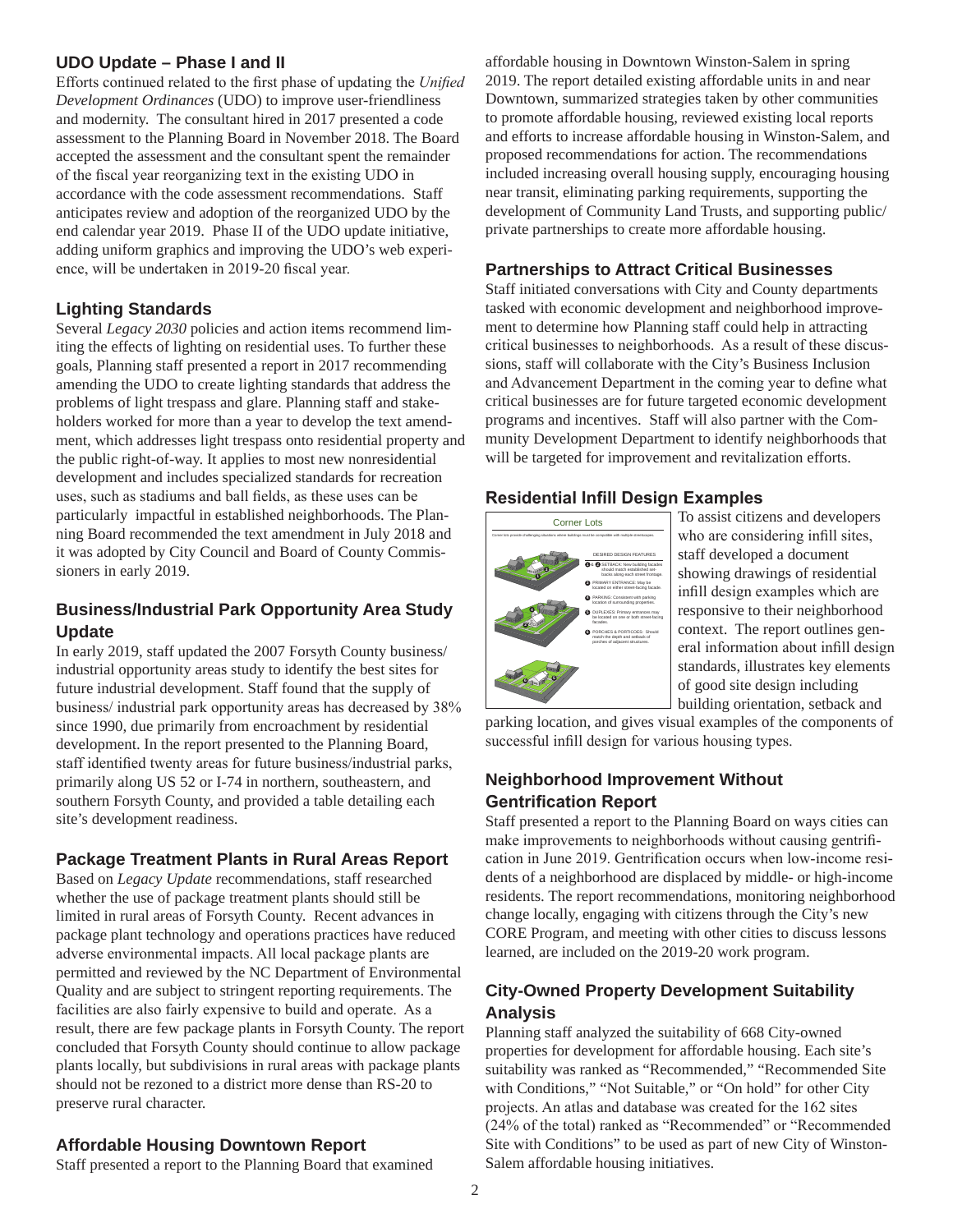### **AREA PLANS**

Area plans have been used as a tool for implementing the recommendations of *Legacy 2030* on a parcel-specific level for many years. In 2018, staff completed a series of area plan updates for all of Forsyth County. After completing these updates, the Planning Board directed staff to begin a new series of design-oriented plans to further refine existing area plan recommendations. Collectively known as Area Plan 3.0, this new set of plans includes three distinct process types: Growth Corridor Plans, Beltway Interchange Plans, and Strategic Area Plans.

Staff developed a framework and general format for each of the Area Plan 3.0 process types prior to working on any of the actual plans. Studying smaller, more focused areas allows staff to develop more detailed design recommendations than were possible under the area plan update process, which covered a broader range of recommendation areas and larger geographic areas. In 2018-19, staff prepared the first corridor and interchange plans, the *Peters Creek Parkway Growth Corridor Plan* and the *US 158/Northern Beltway Interchange Plan*. These plans rely heavily on urban design principles and include recommendation graphics showing the future character for the area desired by citizens. Staff will develop the first strategic area plan and a second interchange plan in the 2019-20 fiscal year.

# **Peters Creek Parkway Growth Corridor Plan**



GROWTH CORRIDOR PLAN

The *Peters Creek Parkway Growth Corridor Plan* was the first of the new Area Plan 3.0 documents to be completed. The plan covers an area surrounding Peters Creek Parkway from Salem Parkway/US 421 on the north, to the Davidson County line on the south and includes recommendations for properties on both sides of Peters Creek Parkway in three defined sections. Citizens worked closely with staff in developing

recommendations for each corridor section using a multi-part planning process. The plan illustrates the site plan elements citizens would like to see included in new development along the corridor, design visions for selected sites, and recommendations for future development/redevelopment along the corridor. The plan was presented to the Planning Board in June 2019 and the board is expected to take action on the plan in July 2019.

# **US 158/Northern Beltway Interchange Plan**

The *US 158/Northern Beltway Interchange Plan* includes land on either side of US 158/Reidsville Road, south the new Northern Beltway interchange. The planning process had active citizen participation, with approximately 200 people attending four community meetings. Along with more generalized recommendations, the plan included two mixed-use site design concepts which show the desired character of future



development in the area as described by community members. This interchange plan was recommended by the Planning Board in June 2019 and will be considered by the Walkertown Town Council and Forsyth County Commissioners in fall 2019.

#### **Area Plan Status Report**

Every two years, Planning staff updates the Area Plan Implementation Status Report, which details the status of key area plan recommendations. This report serves as a tool to help elected officials, other departments, outside organizations and the general public review the status of specific projects, prioritize work program items and budget requests, and establish capital improvement priorities.



The report incorporates graphic indicators that show the status of each implementation item at a glance. Planning staff updated the report in early 2019. The report was distributed to the Planning Board, elected officials and City and County departments and is available on the Planning website.

# **PUBLIC EDUCATION, INFORMATION and OUTREACH**

#### **Planning Newsletter**

The bi-monthly newsletter of the Planning and Development Services Department continues to inform a wide variety of stakeholders in the community by highlighting the work of the Planning Board and staff. The newsletter is available in the Planning office, distributed via email to elected and appointed officials and interested citizens, and is posted on the Planning website.

#### **Development Dashboard**

The *Development Dashboard* is a two-page report summarizing Forsyth County building permit data in an easy-to-read format. The report is issued quarterly and includes data for the same quarter from the previous calendar year and comparisons to quarterly values in the past 10 years. The 10 highest valued developments for each quarter are listed in a table and identified on a map. In addition,



a geographic area, such as Forsyth County communities or a type of development/construction, such as residential rennovations, is highlighted each quarter. Staff produced four quarterly reports in 2018-19, including a 2018 calendar year summary in January 2019.

### **Telling Our Story**

Staff developed a new public outreach initiative, dubbed "Telling Our Story", to promote greater awareness of planning initiatives and projects in the community. Prepared in collaboration with the City's Marketing and Communications Department, the Telling

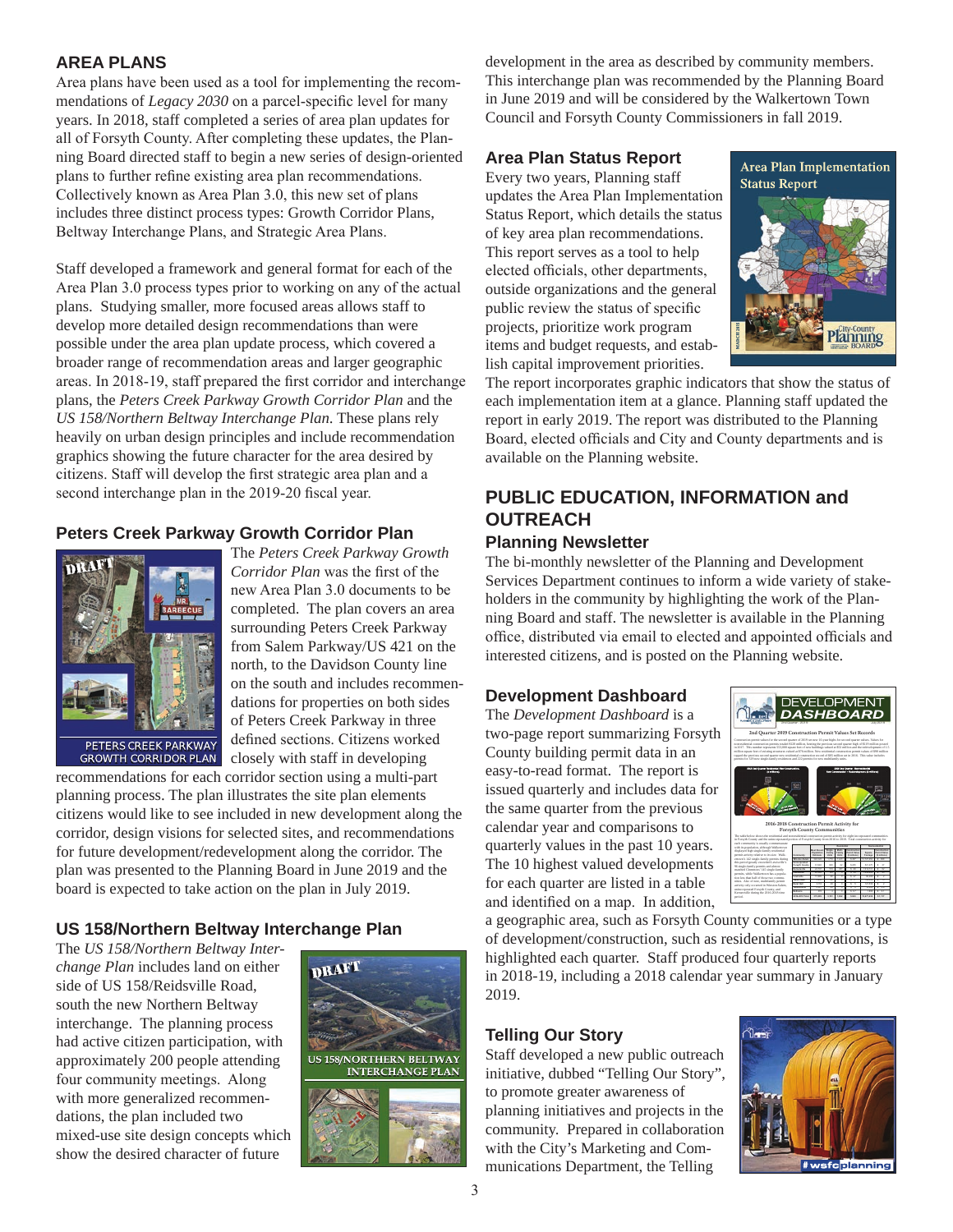Our Story campaign included weekly postings to the City's social media accounts between February and July 2019. Each posting consisted of an eye-catching image and brief caption relating to a planning issue, such as historic preservation, greenway planning, or Downtown redevelopment. The Telling Our Story posts were also tagged with a new #wsncplanning hashtag to help establish a social media brand for the department, which will continue to be used in the future.

# **Facebook Campaign for Black History Month**

During February 2019, staff developed eight Facebook posts covering people, places, and events that are significant to Winston-Salem's African-American history. The posts were designed to be interacted with like a Jeopardy clue. The first person to answer each clue correctly was awarded a copy of *Winston-Salem's Architectural Heritage*.

#### **Historic Preservation Month**

In 2019, the Forsyth County Historic Resources Commission (HRC) continued their practice of celebrating May as Historic Preservation Month along with many other preservation groups in the county. To celebrate, Forsyth County and each municipality in the county adopted a resolution declaring the month of May as Historic Preservation Month. The HRC unveiled two historic markers, one west of Lewis-



ville recognizing the Griffith-Jones Old Home Place and one in Winston-Salem honoring Lowman Pauling & The "5" Royales. With New Winston Museum, the HRC co-hosted a trolley tour of historic cemeteries in Winston-Salem and southeast Forsyth County.

# **DOWNTOWN, ECONOMIC AND COMMUNITY DEVELOPMENT**

#### *Downtown Plan* **Implementation**

Planning staff continues to collaborate with the Downtown Winston-Salem Partnership and serve on subcommittees to help implement recommendations of the *Downtown Plan*. The Winston Overlay (WO) design standards also include an alternative compliance review process where the Planning Board can approve building designs which do not meet the specific provisions of the overlay district but meet their intent.

### **2018 Downtown Investment Report**

Staff researched new construction and redevelopment values for

Downtown Winston-Salem from 2000 to 2018 and determined total investment (including residential, public and institutional, health and technology, retail, office, arts and entertainment, mixed uses and infrastructure) in Downtown since 2000 exceeds \$1.9 billion. Staff presented the findings of the report at the Downtown Winston-Salem Partnership's annual meeting and to the Planning Board in February 2019.

| \$214,528,814                                                       | \$133,283,207                      |
|---------------------------------------------------------------------|------------------------------------|
| Raskidevi                                                           | Office                             |
| \$332,901,573<br>mmu<br><b>BUILD</b><br><b>Institutional/Public</b> | \$53,421,069<br>Arts/Entertainment |
| \$451,886,135                                                       | \$343,932.811                      |
| <b>IsabVTechnology</b>                                              | <b>Multiple Uses</b>               |
| \$113,268,629                                                       | \$260,980,210                      |
| innain                                                              | <b>Infrastructure</b>              |

# **Downtown Streetscape Master Plan and Standards**

In summer 2018, the City hired MIG, Inc. to develop the Downtown Streetscape Master Plan and Design Standards. To gather input on preferred streetscape improvements, MIG held public meetings in December, February, and May; created an online survey which garnered over 1,100 responses; and held meetings with downtown leadership. Additionally, MIG met with city staff multiple times to address existing concerns and to ensure that proposed improvements were feasible. The draft plan is expected from the consultant by the beginning of August 2019.

## **East End Master Plan and GMA 1 Expansion**

Planning staff assisted the S.G. Atkins Community Development Corporation (CDC) in the development of the East End Master Plan. This master planning process was led by Ayers Saint Gross, consultants retained by the CDC. The *East End Plan* promotes revitalization within the core of the East Winston neighborhood. The plan envisions East End as a walkable, mixed-income, mixed-use neighborhood, with housing, open space, and commercial development. The master plan is intended to be used as a general guide for use in evaluating future development and revitalization efforts in the area. The Planning Board endorsed the plan in September 2018 and City Council adopted the plan in November.

As a first step in implementing the plan, Planning staff proposed designating the entire East End area as Growth Management Area (GMA) 1. This expansion included the area bounded by US 52, 5th Street, and Martin Luther King, Jr. Drive, which was previously GMA 2 (Urban Neighborhoods.) This change was proposed so the entire East End area would have access to the same economic development tools as Downtown Winston-Salem and the rest of GMA 1. Access to these incentives will help spur redevelopment projects recommended in the plan. The Planning Board recommended the GMA change in October 2018, with City Council approval following in November. Staff will work with the Atkins CDC to implement other land use recommendations of the East End Plan in 2019-20.

### **RUCA Assistance**

Planning staff continued providing design assistance for the Revitalizing Urban Commercial Areas (RUCA) program, which is overseen by the City's Business Inclusion and Advancement Office. In 2108-19, staff prepared a design concept showing potential streetscape improvements for the Ogburn Station RUCA, including new sidewalks, crosswalks, and landscaping areas. The plan also proposes improving private properties by redesigning parking lots, screening dumpsters, and adding vegetation.

# **HISTORIC PRESERVATION Certificates of Appropriateness**

During 2018-19, the Forsyth County Historic Resources Commission (HRC) reviewed 119 Certificate of Appropriateness (COA) applications from Old Salem and Bethabara Historic Districts, the West End Historic Overlay District, and Local Historic Landmarks--an increase of more than 4% from the 115 COAs reviewed in 2017-18.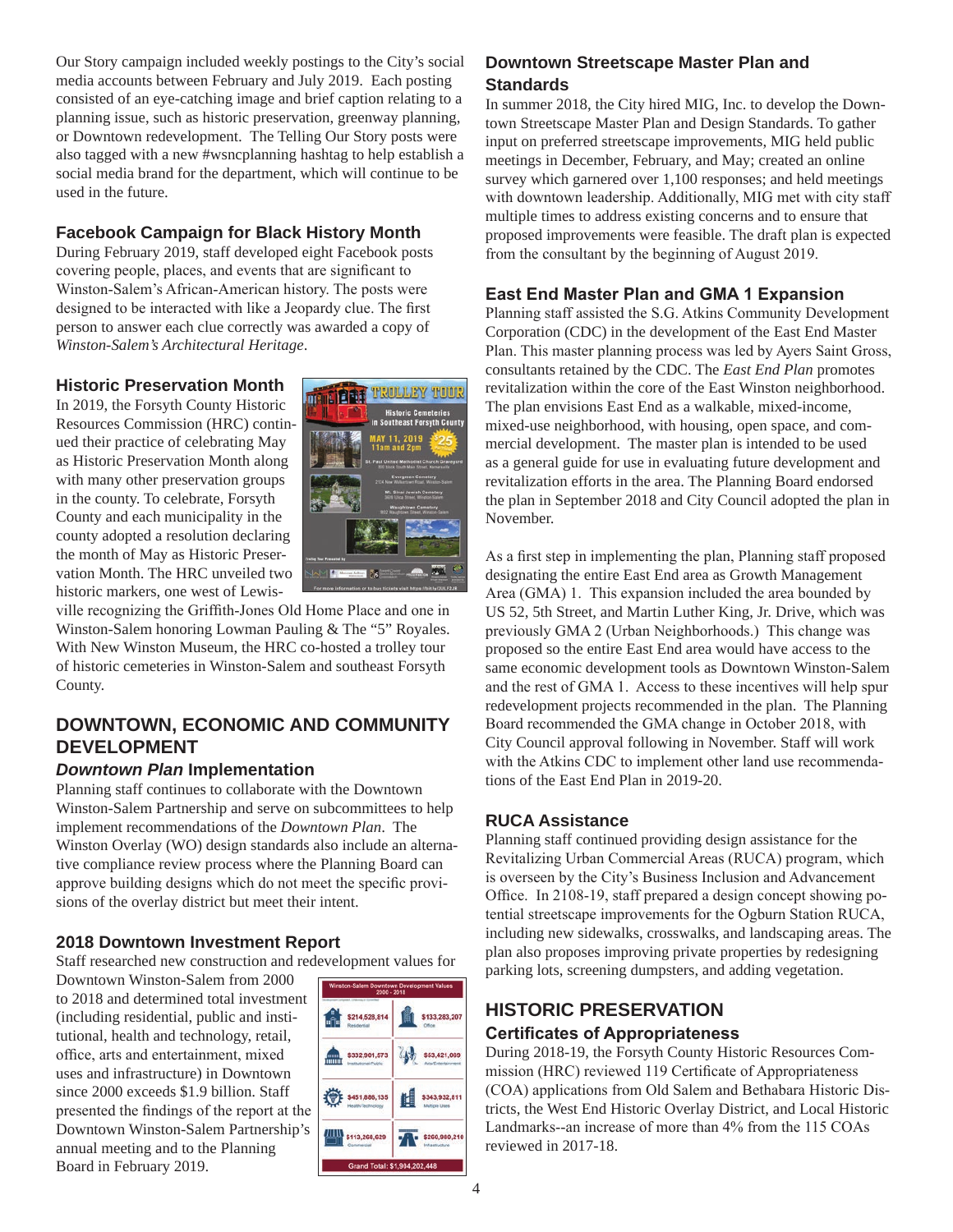### **Historic Markers**

Three historic markers were installed as part of the Historic Marker Program during 2018- 19. Marker unveiling ceremonies were held in the spring of 2019 for the Griffith-Jones Old Home Place and Lowman Pauling & The "5" Royales. One self-funded marker was installed for the B.F. Huntley Furniture Co.

# **Local Historic Landmark Designations**

The Bunyan and Edith Womble House was designated as a Forsyth County Local Historic Landmark in 2018-19. The Womble House is a residential property on North Stratford Road in Winston-Salem.

# **National Register of Historic Places Listing**

The Flynt House in Rural Hall

and the Bunyan and Edith Womble House in Winston-Salem were listed in the National Register of Historic Places in 2018-19.

# **Architectural Survey and Publication Update**

In September 2018, a consultant was hired to complete phase one of the Forsyth County Architectural Survey Update, which includes Bethania, Clemmons, Kernersville, Lewisville, Rural Hall, Walkertown and the unincorporated parts of Forsyth County.

# **Rehabilitation of Union Station**

Staff continued to work with the architect and general contractor on the rehabilitation of the former Union Station, located at 300 South Martin Luther King, Jr. Drive. Built in 1926, designed by New York architecture firm, Fellheimer and Wag-



ner, this historic station was designated a local historic landmark in 1997. Staff also worked on historical exhibits to be ready for the building's grand reopening scheduled for September 2019.

# **West End Historic Overlay Design Review Guidelines Update**

Historic Resources staff, working with the HRC, continued the public meeting process for the West End Historic Overlay Design Guidelines Update by planning four drop-in sessions pertaining to areas of concern, determined by feedback from the community on the proposed changes. Public information and comment will continue through the summer 2019, with consideration of the updates by the HRC anticipated for later 2019-20.

# **Historical Education Panels**

As part of park and City facility construction and improvement projects, Historic Resources staff is creating historical education panels. Two panels were created for the new Second Street Park, showcasing the history of the Holly Avenue Historic District and 1778 Salem Water Works. Staff is working on panels for the Martin Luther King Jr. Community Center walking path, Happy Hill Park, Washington Park, and Fire Station Twenty, "the Koger Fire Station."

# **COMMUNITY APPEARANCE**

**Roots Day** The Community Appearance Commission (CAC), the Winston-Salem Vegetation Management Department,



in the North Hills neighborhood, marking the 26th anniversary of the event. Volunteers planted approximately 230 trees within the neighborhood. Over the past 26 years, volunteers have planted over 8,000 trees throughout the City of Winston-Salem in neighborhoods such as Belview, East Winston, Sunnyside, Smith Farm, Happy Hill, and Castle Heights. Given the success of the event over the years and other City tree-planting efforts, the City was again named a Tree City USA.

### **Public Project Review**

The Technical Advisory and Project Review (TAPR) Committee of the CAC continued in its role of reviewing publicly funded projects and providing comments and recommendations for potential improvements in appearance. In 2018-19, the Committee reviewed a total of five projects including Phase 2 of Quarry Park and the new stadium for Reynolds High School.

# **Community Appearance Awards**

Through 2018-19, the CAC continued the recognition of the 2018 Community Appearance Award winners through its signage program that began with the 2014 awards program. A sign recognizing the Award winner was placed at each property for a period of two months following the awards ceremony. Planning for the 2020 awards program began in June 2019.

### **Community Appearance Commission Education Series**

The CAC's Education and Awards Committee sponsored one educational seminar during 2018-19. In May 2019, a shade gardening seminar was held at the new Paddison Memorial Library, led by Adrienne Roethling, Director of Curation and Mission Delivery at the Paul J. Ciener Botanical Garden.



# **PUBLIC ART Long Range Public Art Plan**

Planning staff and the City-County Public Art Commission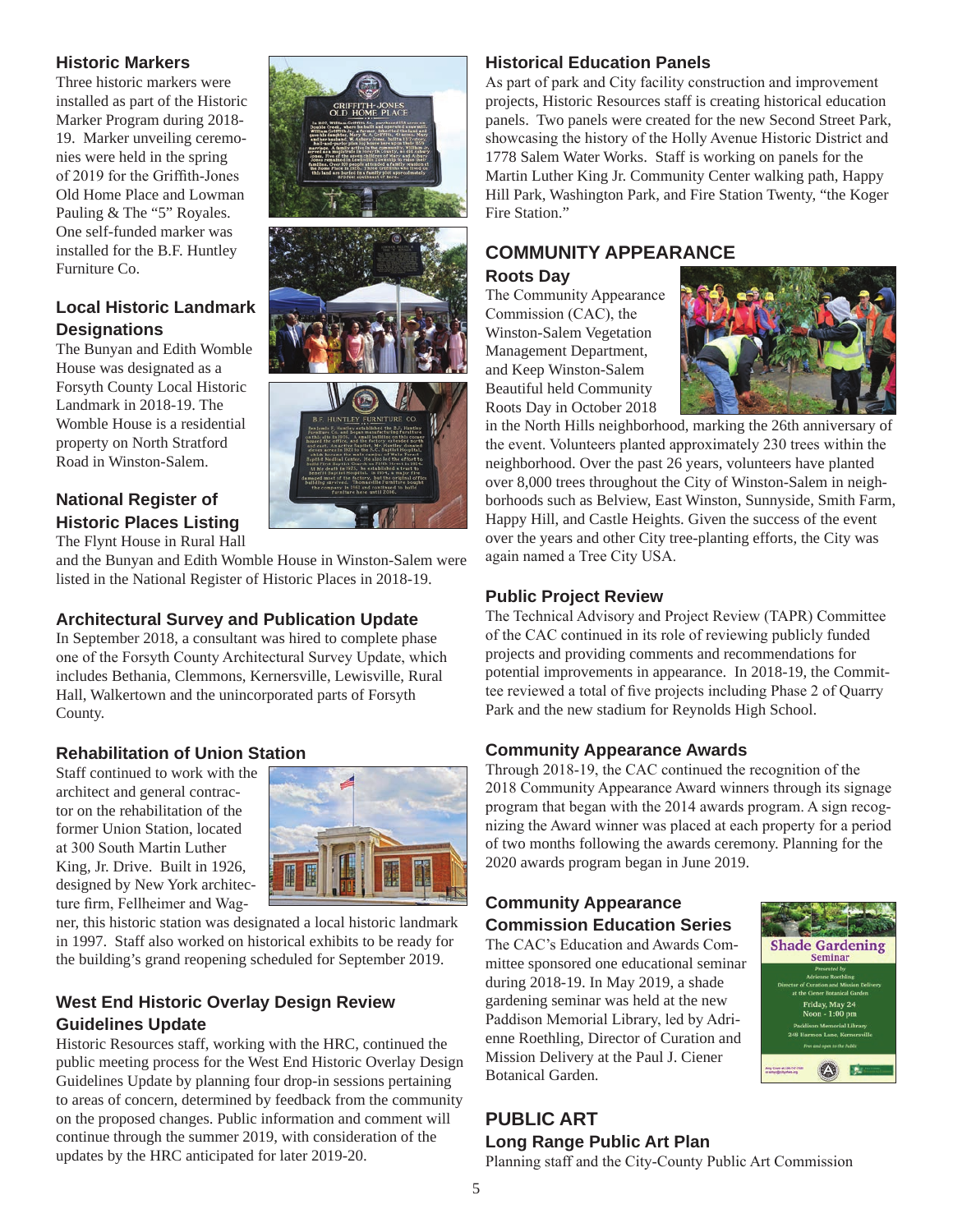continued work on long range public art plan, which will propose recommendations for locations and themes for public art projects in Winston-Salem and Forsyth County for the next decade. The plan will address funding mechanisms and ways to engage more local artists in the creation of public art. The commission held a series of public input meetings in April 2019 and distributed an online survey to gather more feedback. The plan is expected to be completed in spring 2020.

#### **Public Art Selection Projects**

In 2018-19, the Public Art Commission began work to select artists for Merschel Park in Downtown Winston-Salem and the Paddison Memorial Library in Kernersville. In May, the Commission chose three finalists for Merschel Park. Requests for Qualifications were distributed in spring 2019 for an artistic bike rack and a courtyard sculpture for the Paddison Library.

#### **Winston-Salem Portrait Project**

Developed by the Public Art Commission over 2017- 18, the Winston-Salem Portrait Project is a citywide project that will display portraits of city residents in eight neighborhood settings and on a sculpture Downtown. New-York-based artists Kisha Bari and Jasmin Chang completed portraits



of 59 people from around the city in June 2019 and will create nine pieces of public art to be installed in the summer of 2020.

# **OTHER SPECIALIZED PLANNING EFFORTS**

# **Transportation Planning**

Based on a long-standing arrangement, Planning staff coordinates with the Winston-Salem Department of Transportation to staff the Winston-Salem Urban Area Metropolitan Planning Organization (MPO). During 2018-19, Planning staff provided administrative support to the MPO's Technical Coordinating Committee (TCC) and the Transportation Advisory Committee (TAC), assisted with transportation planning efforts, and served on various transportation-related committees. In spring 2019, Planning staff trained with regional partners on a new land use modeling program, Community Viz. Staff will use Community Viz for future land use planning and growth projections, including for the Triad Regional Transportation Model.

#### **Environmental Review**

Planning staff is responsible for ensuring that the City and County comply with the National Environmental Policy Act when using federal funds for projects undertaken by the City's Community Development Department and the County's Housing Department. In 2018-19, Planning staff completed two extensive environmental assessments of housing construction projects and 110 individual housing rehab project reviews. Of those, 54 were reviewed by the Planning Division's Historic Resources staff as required under the National Historic Preservation Act.

### **Countywide Parks and Open Space Plan Update**

Planning staff, in collaboration with the Forsyth County Parks and Recreation and the Winston-Salem Recreation and Parks Departments, completed a draft update to the Parks and Open Space Plan. The update provides new park priorities and amenity



recommendations, as well as, elaborating on deferred maintenance and accessibility needs noted in the original plan. Staff will hold public meetings in late summer 2019 to gather public input on the draft plan. Adoption of the plan by the Planning Board and elected bodies is anticipated for fall 2019.

#### **Belews Lake Park Conceptual Plan**

In 2018-19, the Forsyth County Parks and Recreation Department enlisted the assistance of Planning staff in developing a potential park site on Belews Lake. The *Parks and Open Space Plan* identified this general area as having significant potential as a recreational and open space resource. A large tract of land owned by Duke Energy has been proposed as the site for the lakefront park.



Planning staff prepared graphics showing how the property could be developed as a park, and assisted County staff in gathering community input on potential uses, amenities, and facilities that could be developed at the site. Discussions on this potential park will continue in the 2019-20 fiscal year.

### **Multiuse Agricultural Expo/Event Center**

Planning staff continued to assist a committee of staff from various Forsyth County departments and the NC Cooperative Extension on plans to develop a bond-approved agricultural event center during 2018-19. A number of additional conceptual site plans were prepared for different County-owned properties. A site in Tanglewood Park next to the stables and horse training facilities was selected as the best potential location for the center. Planning staff will continue to assist the County with the project in 2019-20.

### **Census Complete Count Committee**

In preparation for the 2020 Census, Planning staff was tasked with coordinating local efforts to establish a Complete Count Committee (CCC) for Forsyth County. CCCs are organized to increase response rates to the Census by utilizing local knowledge, influence and resources to promote the 2020 Census through locally based, targeted outreach efforts. The Forsyth County CCC was organized in early 2019 and had its first full committee meeting in April 2019. Subcommittees have been formed, and will continue to meet throughout 2019 and 2020 to implement a census outreach campaign. Census forms will go out to the community on April 1, 2020.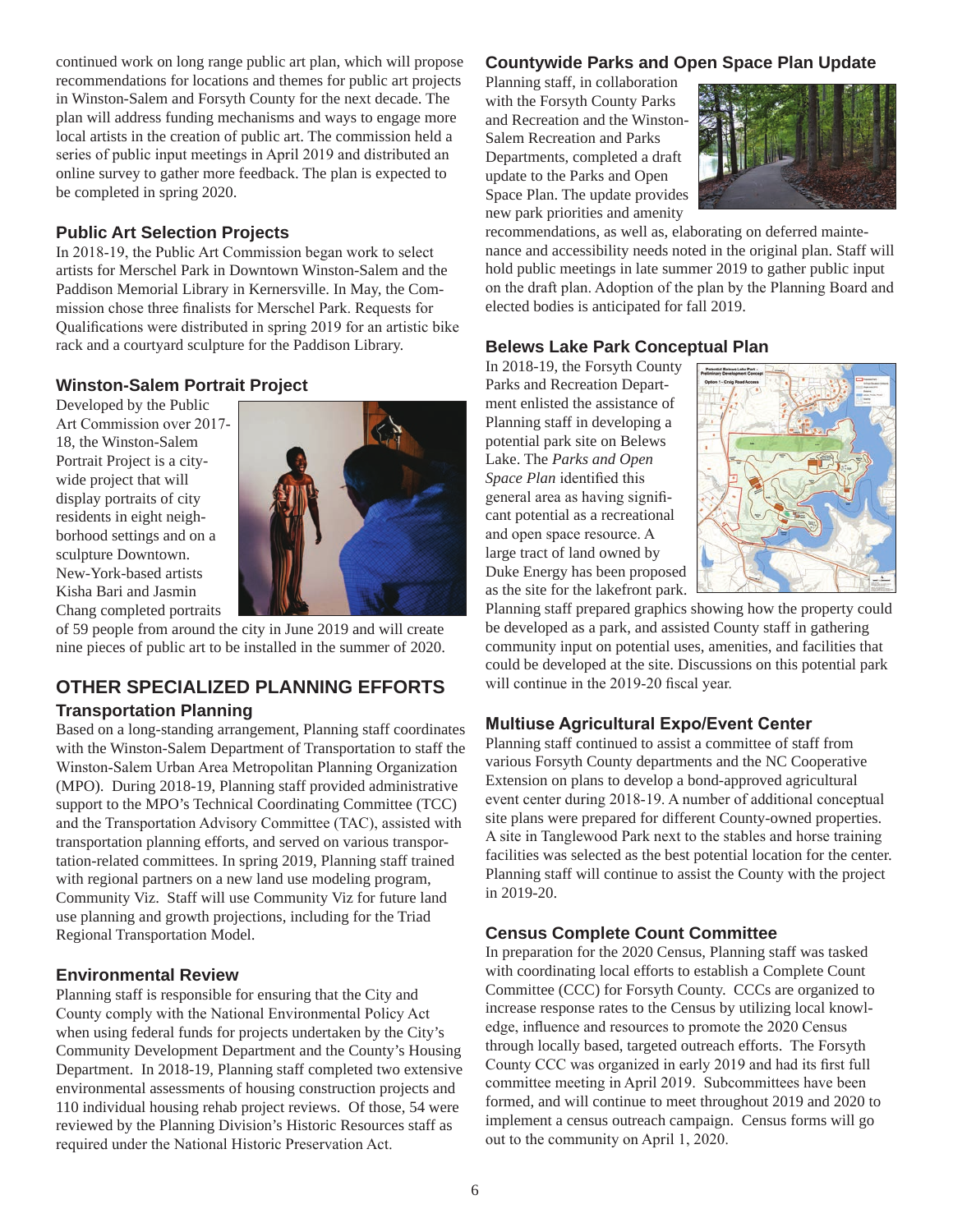# **TEXT AMENDMENTS**

In 2018-19, Planning staff processed five proposed amendments to the *Unified Development Ordinances* (UDO). An amendment to the outdoor lighting standards for multifamily and nonresidential development (UDO-286) is discussed in *Legacy* Implementation above. Other text amendments were:

#### **Group Care Facility C**

Proposed by Triangle Residential Options for Substance Abusers, Inc. (TROSA), UDO-287 added a third category of Group Care Facility. The text amendment allows up to 250 residents to be treated at a facility with Special Use zoning in the GB district. It also allows associated accessory uses on the same site, such as occupational training and production of goods and services to be sold off-site. The text amendment was recommended by the Planning Board in July and adopted by City Council and the Forsyth County Commissioners in the fall of 2018.

#### **Electronic Sweepstakes Operation**

The City Attorney's Office proposed UDO-288 to clarify the regulations for Electronic Sweepstakes Operations in Winston-Salem. The amendment better aligns the UDO with the City's enforcement practices and current state criminal law. The Planning Board recommended approval of the UDO-288 in December 2018 and City Council adopted the amendment at the beginning of 2019.

#### **Off-Premise Sign Location Clarification**

Since its adoption, the UDO has limited the placement of offpremise signs (commonly known as billboards) to sites with intense industrial or business zoning along roads within the Interstate or National Highway Systems. However, due to a change made at the federal level some surface roads (such as University and Silas Creek Parkways) were added to the National Highway System. As it was not the intent of the UDO to allow large off-premise signs along these roads, Planning staff proposed UDO-289 to replace the National Highway System map with a locally adopted map showing where billboards are allowed. With this new map in place, future changes to where billboards are allowed will require local action. The Planning Board recommended adoption of UDO-289 in January 2019 and the City Council adopted the text amendment in February.

#### **Fences**

At the request of the Community Development, Housing, and General Government (CDHGG) Committee, the City Attorney's Office drafted UDO-290 to establish standards for residential fences in front yards. Based on concerns with the proposed amortization period, concerns related to the un-equal treatment between masonry and non-masonry fences and issues with future enforcement, Planning staff recommended denial of the request to the Planning Board. The Planning Board unanimously recommended denial in April 2019 and the text amendment awaits further review by the CDHGG Committee (scheduled for fall 2019).

### **DEVELOPMENT REVIEW ACTIVITIES**

The table below summarizes development review activities processed and coordinated by the Planning staff for the 2016-17, 2017-18 and 2018-19 fiscal years.

The zoning caseload remained fairly consistent in 2018-19, however, the total number of plats processed for subdivisions substantially increased, from 58 to 81 for preliminary subdivisions previously approved by the Planning Board and from 116 to 128 for minor subdivisions.

The Planning Board heard a number of zoning cases with significant potential impacts to residents, development patterns, and the local economy. Two examples are a rezoning petition for Triangle Residential Options for Substance Abusers, Inc (TROSA)-Triad and one filed by WPDA, Inc. for redevelopment of a portion of Whitaker Park. TROSA-Triad proposed to rezone approximately 17

|                                                    | 2016-17 | 2017-18        | 2018-19 |
|----------------------------------------------------|---------|----------------|---------|
| Preliminary subdivision plans approved             |         | 8              | 8       |
| Final plats approved                               | 84      | 58             | 81      |
| Minor subdivisions approved                        | 95      | 116            | 128     |
| Site plans approved through Planning Board Review  | 15      | 11             | 9       |
| <b>Zoning Caseload</b>                             |         |                |         |
| General Use rezoning requests                      | 10      | 8              | 11      |
| Special Use Limited rezoning requests              | 16      | 18             | 16      |
| Special Use rezoning requests                      | 9       | 22             | 20      |
| <b>Special Use Permits</b>                         | 2       | 2              | 3       |
| <b>Final Development Plans</b>                     | 3       | $\overline{2}$ | 4       |
| Site Plan Amendments                               | 2       | 6              | 5       |
| <b>Total Zoning Cases</b>                          | 42      | 58             | 59      |
| Staff approved minor site plan changes to approved |         |                |         |
| special use district site plans                    | 3       | 5              | 6       |
| UDO Text amendments processed                      | 12      | 9              | 5       |

acres to take advantage of UDO-287 and establish a Group Care Facility C at the intersection of Old Greensboro Road and Reidsville Road. The proposed site plan showed reuse of the existing buildings and included new construction of dormitory-style residences, as well as recreational and support buildings. Both support and opposition were voiced at public hearings. The Planning Board voted to recommend approval, but the City Council ultimately denied the request in spring 2019.

The Whitaker Park request proposed to rezone approximately 20 acres at Reynolds Boulevard and Indiana Avenue to allow additional commercial uses in the new industrial park. The Planning Board had approved a preliminary subdivision plan in December 2018 for 10 lots and two public streets, one of which is an extension of Shorefair Drive to later connect with Akron Drive east of the site. The Planning Board recommended approval of the rezoning, and the City Council approved the request in May 2019. This site has the potential to provide needed services to residents, as well as travelers visiting Wake Forest University, and could provide additional commercial development opportunities associated with nearby Smith Reynolds Airport.